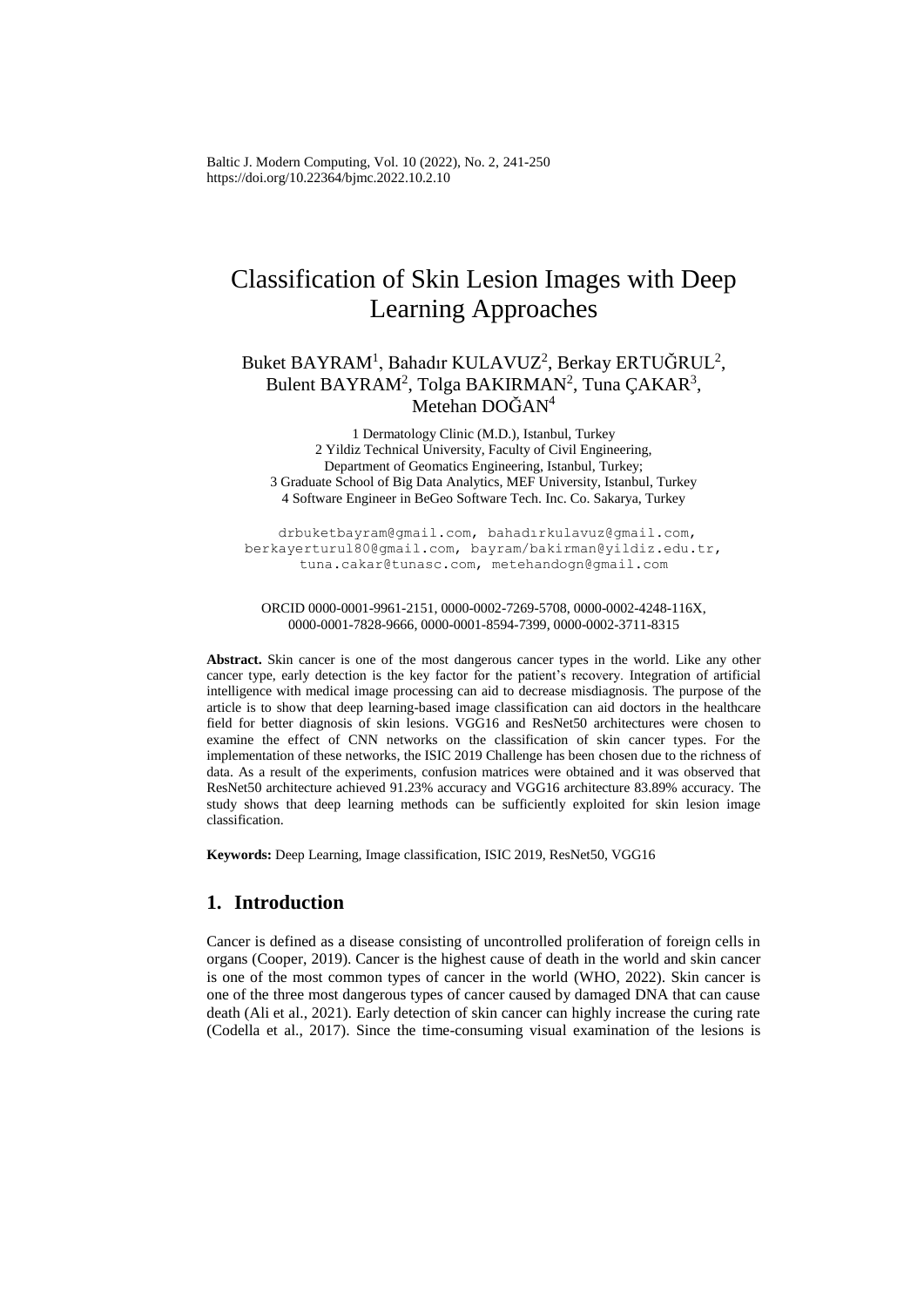dependent on the dermatologist's prior experience, this can cause the disease to be misdiagnosed (Kazakevičiute-Januškevičiene et al., 2015).

Computer-aided diagnostic systems help clinicians improve the accuracy of their diagnoses by providing a second perspective (Yanese and Triantaphyllou, 2019). In this context, utilization of image processing and deep learning algorithms can increase dermatologist performance and minimize the diagnostic time in the detection of skin cancer (Hosny et al. 2019).

The diagnosis and detection process in medicine with convolutional neural networks has increased in use in recent years. Gessert et al. (2020) have used ensembles of multiresolution EfficientNet to classify ISIC 2019 datasets that have achieved results with 74.2% sensitivity. Mahbod et al. (2020) have used EfficientNet architectures and ISIC 2017 dataset to explain the impact of segmentation on classification. Three different segmentation models were used and the results of manual segmentation achieved the highest classification accuracy with an area under the receiver operating characteristic curve (AUC) score of 93%. Harangi et al. (2020) created a supported deep learning framework using the GoogleNeT Inception-v3 architecture and performed a seven-class classification with an accuracy score of approximately 90% for each class. Sekhar et al. (2021) have used raw dermoscopic images as an input to the CNN and features of segmented dermoscopic images as additional information. The proposed method gives a classification accuracy of 98.13% for the identification of Melanoma. Maron et al. (2021) have implemented VGG16\_BN, ResNet50, DenseNet121 and AlexNet architectures to test the robustness of convolutional neural networks in skin cancer using 3 different datasets (Skin Archive Munich (SAM), SAM-corrupted (SAM-C) and SAMperturbed (SAM-P)). Calderon et al. (2021) performed classification on the HAM10000 dataset to compare the state-of-the-art architectures with the bilinear approach created in the VGG16 and ResNet50 architectures. It was seen that the new approach achieved higher accuracy than other methods, with an F1 score of 0.9321. Hasan et al. (2022) have used a hybrid convolutional neural network (DermoExpert) to classify ISIC 2016, ISIC 2017 and ISIC 2018 datasets that have achieved the area under the receiver operating characteristic curve (AUC) of 0.96, 0.95, and 0.97, respectively. Indraswari et al. (2022) have used MobileNetV2 network to classify melanoma datasets and achieved an accuracy of over 85%.

With these algorithms, results as successful as an expert can be obtained and human error can be eliminated (Kassam, 2016). Therefore, we performed classification using images from the largest published dermoscopic open datasets - the International Collaboration on Skin Imaging (ISIC Archive, 2019) dataset. Due to their success in the literature, we have chosen VGG16 and ResNet50 architectures for dermoscopic image classification since the depth of models is quite different.

In terms of deep learning-based dermoscopic image classification, this study mainly aims to answer the following questions:

- Can architectures with different depths achieve similar accuracy results on the same dataset?
- How does the balance of the dataset affect accuracy?
- Does the accuracy of the architectures increase as the dataset grows?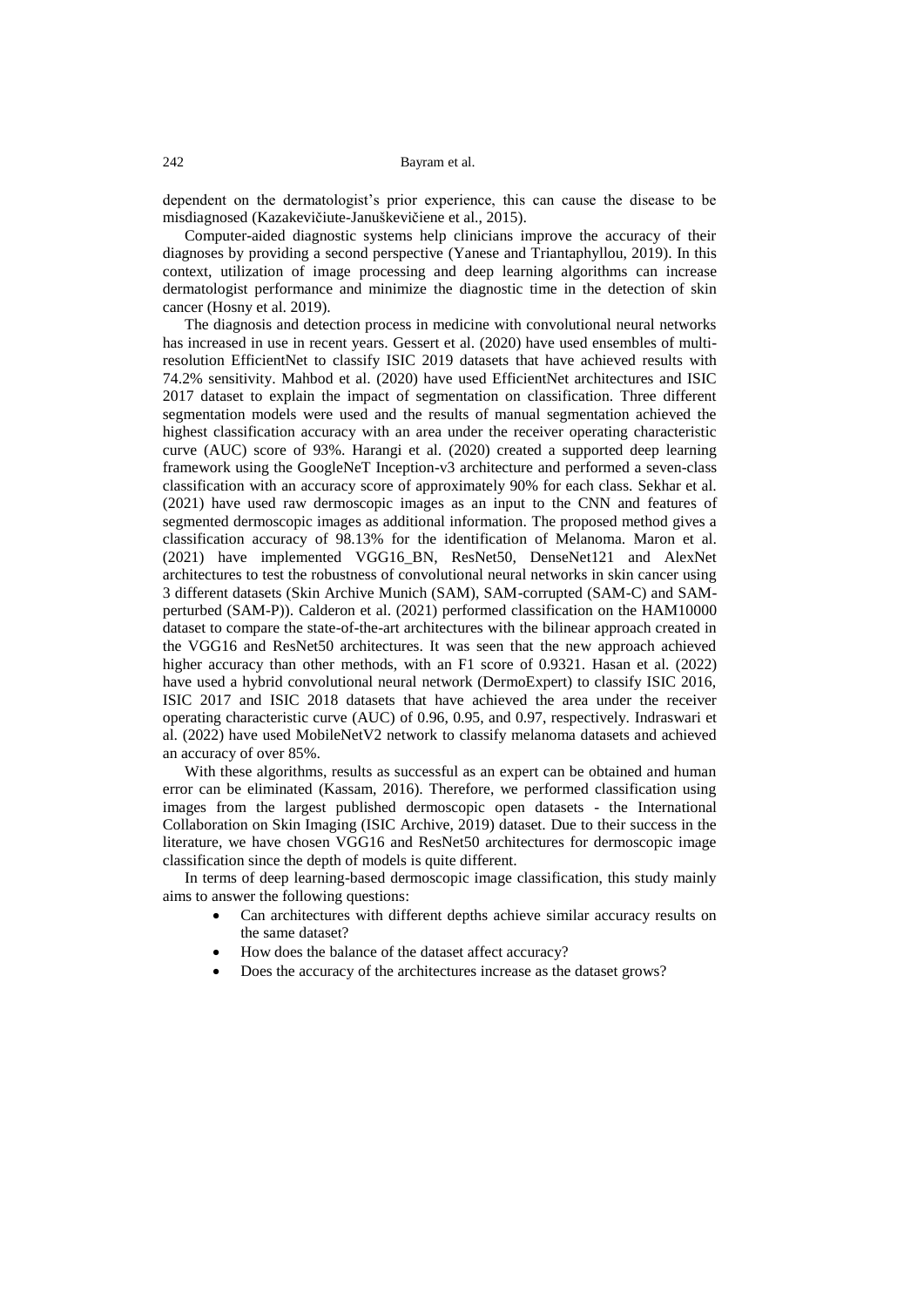### **2. Materials and Methods**

#### **2.1. ISIC 2019**

The dataset used in the research was obtained from the ISIC 2019 (ISIC Archive, 2019) challenge. There are 9 classes in the dataset and a total of 25331 image data. Classes in the dataset are specified as Actinic Keratosis (AK), Basal Cell Carcinoma (BCC), Benign Keratosis (BKL), Dermatofibroma (DF), Melanoma (MEL), Nevus (NV), Squamous Cell Carcinoma (SCC), Vascular Lesion (VASC) and None of The Others (UNK). A part of the ISIC dataset was obtained by cropping the lesion areas of the images in the HAM10000 dataset at 600x450 sizes, and histogram corrections were applied to some images (Tschand et al., 2018). There are also different datasets consisting of skin lesion images. BCN\_20000 and MSK datasets are a few of them. The images in the BCN\_20000 are referred to as difficult dataset since the datasets consist of lesions that occur in rare regions, and the size of the images is 1024x1024 (Combalia et al., 2019). The images in the MSK dataset do not have a fixed size. On the other hand, it contains additional information such as the patient's age group, gender, and the region of the lesion. However, since these data are missing in some images, the dataset cannot be used in its full form (Gessert et al., 2020).

While determining the classes to be used in the research, homogeneity was taken into consideration in the data distribution. Among these classes, BCC, MEL and NV classes with the highest number of images were selected for this project. In the dataset, BCC class has the minimum number of images, which is 3323. For this reason, in the first stage of the research, the number of images for 3 classes was equalized to 3323 for a balanced dataset. The dataset created with these images was used in the processes conducted with Dataset 1. For the second part of the study, the number of images was increased using augmentation to 10911 which is the highest number of images for a class (NV). The second dataset created was used in the Dataset 2 phase. The Dataset 2 were generated using augmentation techniques such as horizontal flip, vertical flip and random brightness contrast augmentation.

The number of original images, Dataset 1 images and Dataset 2 images belonging to the classes in the dataset are shown in Table 1. Examples from the classes in the dataset are shown in Figure 1.

| Class      | <b>Original Image Count</b> | Dataset 1 | Dataset 2 |  |
|------------|-----------------------------|-----------|-----------|--|
| <b>BCC</b> | 3323                        | 3323      | 10911     |  |
| NV         | 10911                       | 3323      | 10911     |  |
| MEL.       | 3970                        | 3323      | 10911     |  |
| Total      | 18204                       | 9969      | 32733     |  |

**Table 1.** Number of images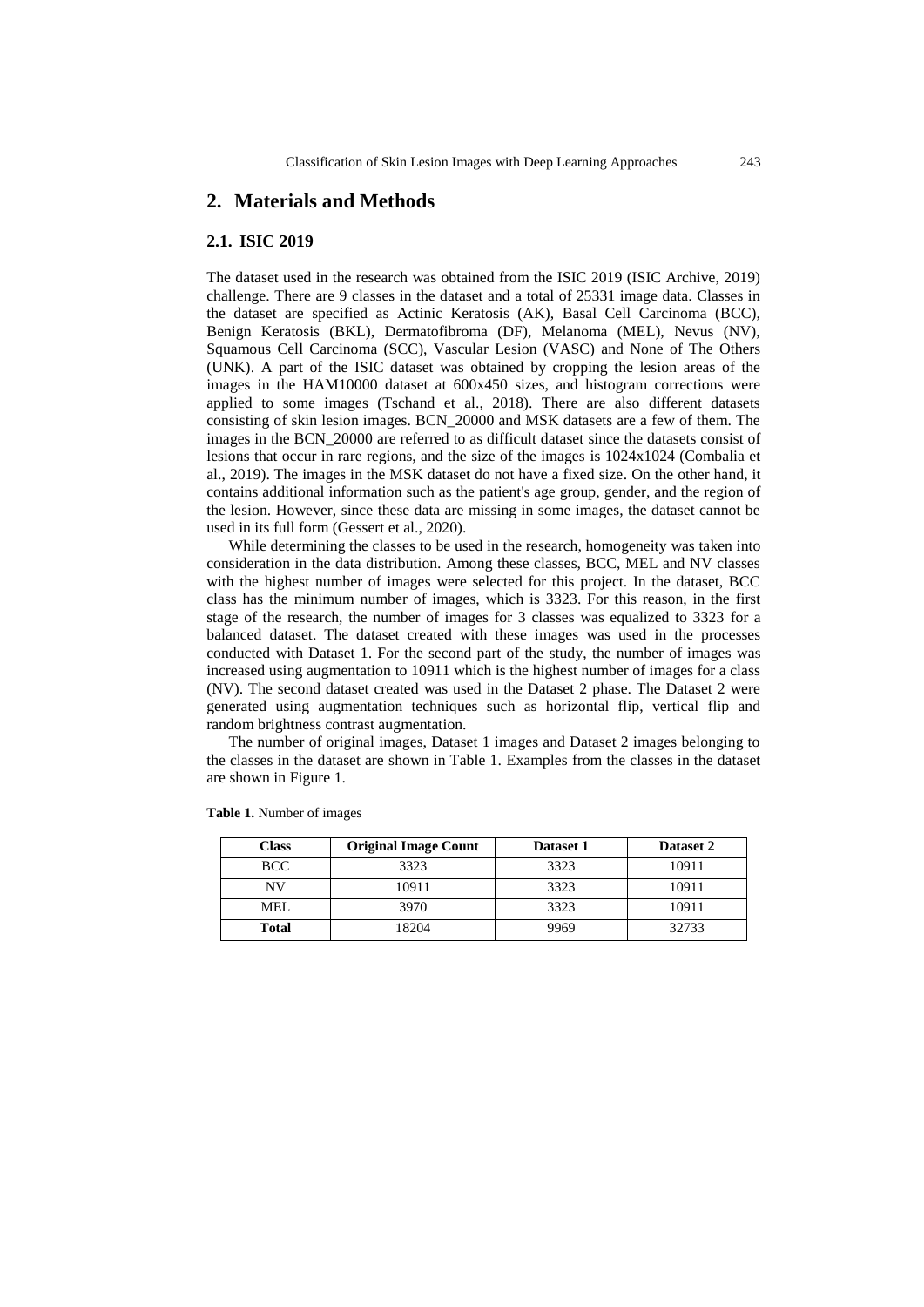244 Bayram et al.



**Figure 1.** Original Examples from ISIC 2019 Dataset (ISIC Archive, 2019)



**Figure 2.** Random Brightness Contrast, Horizontal and Vertical Augmentation Examples

# **2.2. Architectures**

In this study, ResNet and VGG architectures were used to classify skin lesion images. ResNet (He et al., 2016) architecture made its name by winning the ImageNet Classification challenge held in 2015. ResNet50 architecture consists of 48 convolutions,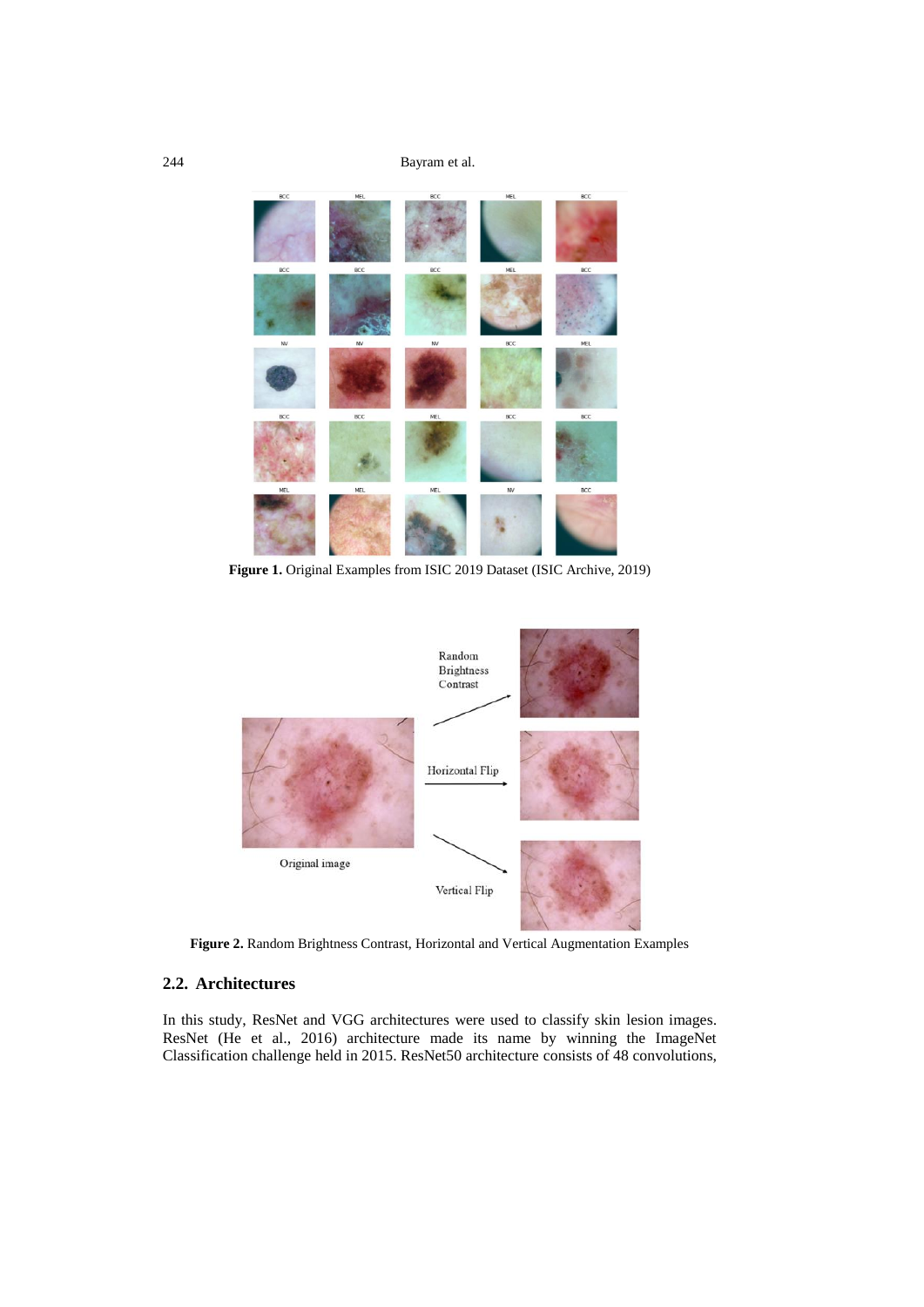1 maximum pooling and 1 average pooling layer. The input image size of the architecture is 224x224 and the first layer is 7x7. It is the convolution layer with kernel size, and then there is the max-pooling layer with a 3x3 kernel size. The most important feature of the ResNet architecture is that it uses the residual learning method in the learning process for which it exploits Residual blocks (Figure 2). Residual blocks consist of 3 convolution layers and these layers have kernel sizes of  $1x1$ ,  $3x3$  and  $1x1$ , respectively. Finally, after the residual blocks, there is an average pooling and a fully connected layer with 1000 neurons (Calderon et al., 2021).



**Figure 3.** ResNet50 Architecture

The VGG architecture was first introduced by Simonyan and Zisserman (2015) in the ImageNet Classification Challenge. The VGG16 architecture consists of 16 layers, including 13 convolutional layers and 3 fully connected layers. The convolution layers form 5 convolution blocks and the input size is 224x224 pixels (Figure 3). There are convolution and maximum pooling layers within the convolution blocks. The convolution layer kernel size is 3x3, the maximum pooling kernel size is 2x2, and the fully connected layer kernel size is 1x1. After the convolution blocks, there are 3 fully connected layers with 4096, 4096 and 1000 neurons. (Göçeri, 2019). SoftMax activation is located on the final layer as can be seen in Figure 3.



**Figure 4.** VGG16 Architecture (Simonyan and Zisserman, 2015)

It is aimed to perform the mentioned deep learning approaches for lesion classification from dermoscopic images which can be captured in various angles and lightening conditions.

Information about the equipment on which the trainings are carried out is shown in Table 2. The hyperparameter information of the architectures is shown in Table 3 which are determined empirically considering hardware limitations.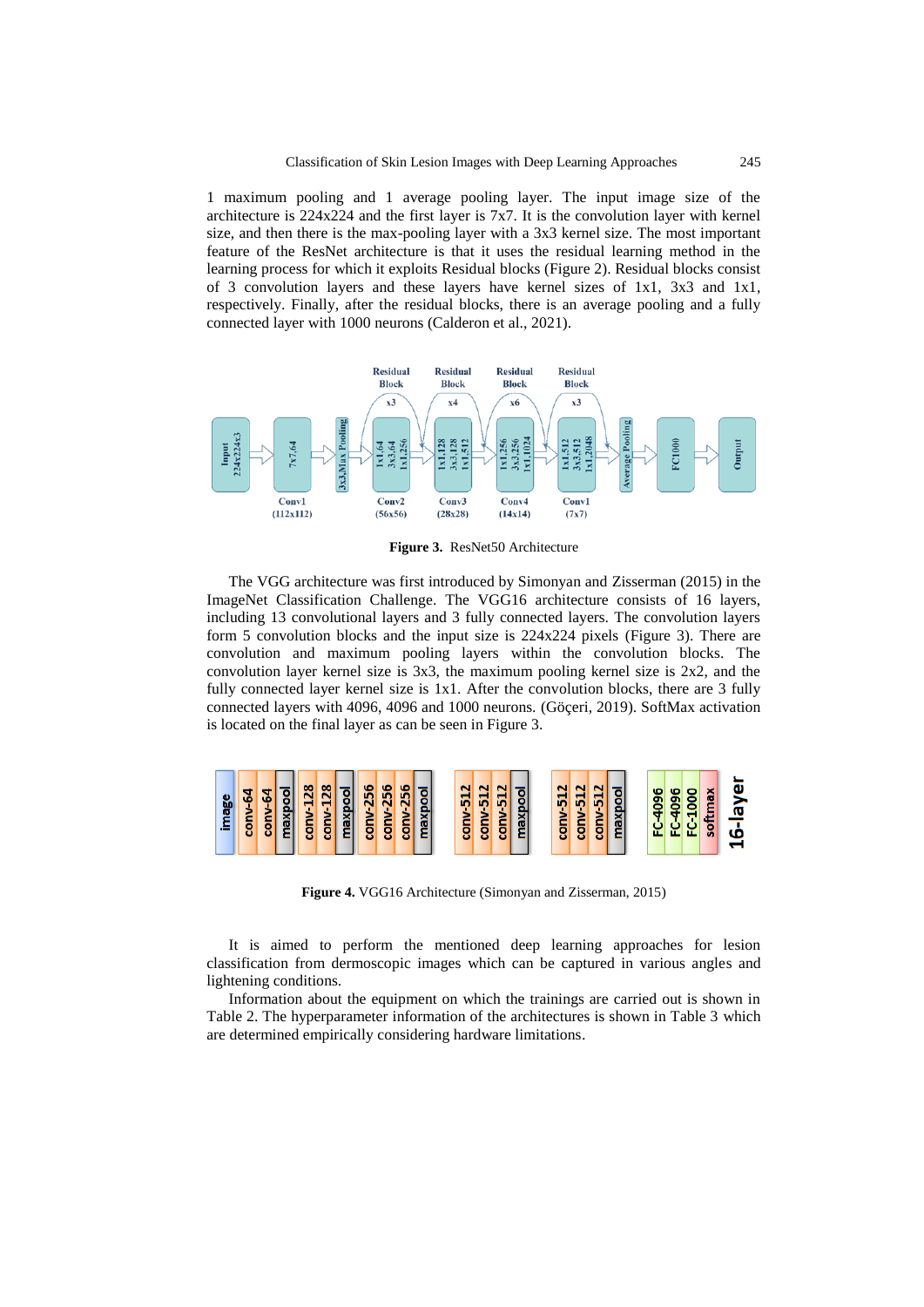**Table 2.** Hardware specifications

| <b>Hardware specifications</b> |                                                      |  |  |  |
|--------------------------------|------------------------------------------------------|--|--|--|
| <b>Operating System</b>        | Ubuntu $20.04.3$ LTS                                 |  |  |  |
| Processor                      | Intel® Xeon(R) Silver 4214 CPU @ 2.20GHz $\times$ 48 |  |  |  |
| <b>RAM</b>                     | 126 GB                                               |  |  |  |
| <b>Graphics Card</b>           | NVIDIA GeForce RTX 2080 Ti                           |  |  |  |

**Table 3.** Information of hyperparameters

| Hyperparameter             | <b>ResNet50</b> | VGG16   |  |
|----------------------------|-----------------|---------|--|
| Library                    | PyTorch         | PyTorch |  |
| <b>Batch Size</b>          |                 | 16      |  |
| <b>Activation Function</b> | Softmax         | ReLU    |  |
| Optimizer                  | Adam            | Adam    |  |
| Learning Rate              | 5e-04           | $1e-04$ |  |
| Number of Epoch            | 100             | 100     |  |

# **3. Result and Discussion**

The datasets have been split as 70%, 20% and 10% for train, validation and test sets, respectively. In Dataset-1, the number of images is 6978, 1993 and 997 for train, validation and test sets, respectively. In Dataset-2, the number of images is 22913, 6547 and 3273 for train, validation and test sets, respectively.

Overall accuracy test results of VGG-16 and ResNet-50 architecture are shown in Table 4. The test datasets of Dataset 1 and Dataset 2 were also cross-compared with the trainings conducted with both datasets. For example, both networks are trained with Dataset-1 and Dataset-2, and tested with the test set of Dataset-1 and Dataset 2. The results show that increasing the number of images in Dataset 2 does not affect the performance of VGG16 as the overall accuracy increased around only 1% for the test set of Dataset-2. On the contrary, ResNet50 performed significantly better when it is trained with Dataset-2 since the overall accuracy is increased by almost 10% for the test set of Dataset-2. For both networks, increasing number of images in the training (Dataset-2) does not seem to perform well on the small test set of images (Dataset-1), since the overall accuracy of both networks is decreased by approximately 14% and 13% for VGG16 and ResNet50, respectively.

The confusion matrix (Table 5) shows the relationships between the test classes as a result of the prediction of the data whose real classes are known. Additionally, Table 6 shows precision, recall and F1 values for each class in all experiments. The observations on both tables show that the class that was confused the most and reduced the accuracy as a result of tests was the MEL class as it has the lowest F1 value. It was observed that the BEL and NV classes were better distinguished. In terms of F1 values, ResNet50 has outperformed VGG16 for all classes in all experiments. In line with the overall accuracy,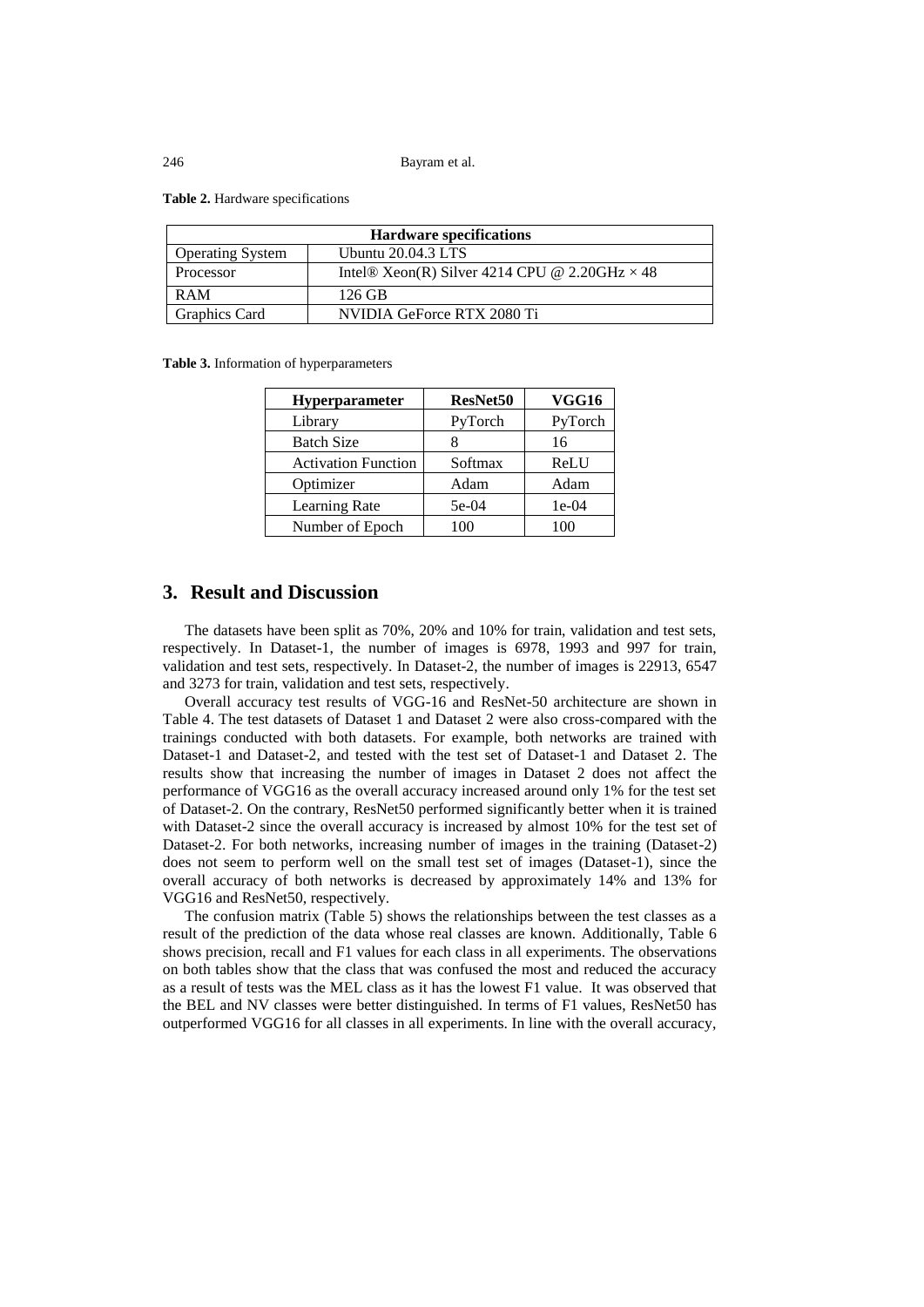the best results seem to be obtained with ResNet50 trained with Dataset-2. Some TP examples are shown in Figure 4.

|       |                             | <b>Test</b> |           |  |  |
|-------|-----------------------------|-------------|-----------|--|--|
|       | VGG16 (Accuracy $\%$ )      | Dataset-1   | Dataset-2 |  |  |
| Train | Dataset-1                   | 83.89       | 76.37     |  |  |
|       | Dataset-2                   | 69.66       | 77.38     |  |  |
|       | $ResNet50$ (Accuracy $\%$ ) | Dataset-1   | Dataset-2 |  |  |
|       | Dataset-1                   | 83.35       | 81.45     |  |  |
|       | Dataset-2                   | 70.52       |           |  |  |

**Table 4.** VGG16 and ResNet50 architecture overall accuracy test results.

The underlined values indicated the best results for each architecture and dataset

|  |  |  |  |  |  |  | <b>Table 5.</b> Confusion Matrix for all four cases for each architecture |
|--|--|--|--|--|--|--|---------------------------------------------------------------------------|
|--|--|--|--|--|--|--|---------------------------------------------------------------------------|

| Train/Test: Dataset-1/Dataset-1 |                                 |            |           |                                 |            |                |           |  |  |
|---------------------------------|---------------------------------|------------|-----------|---------------------------------|------------|----------------|-----------|--|--|
| VGG16                           | <b>BCC</b>                      | <b>MEL</b> | <b>NV</b> | ResNet50                        | <b>BCC</b> | <b>MEL</b>     | NV        |  |  |
| <b>BCC</b>                      | 592                             | 56         | 17        | <b>BCC</b>                      | 570        | 80             | 15        |  |  |
| <b>MEL</b>                      | 127                             | 474        | 64        | <b>MEL</b>                      | 92         | 521            | 47        |  |  |
| <b>NV</b>                       | 24                              | 42         | 599       | <b>NV</b>                       | 20         | 57             | 588       |  |  |
|                                 | Train/Test: Dataset-2/Dataset-1 |            |           |                                 |            |                |           |  |  |
| VGG16                           | <b>BCC</b>                      | <b>MEL</b> | <b>NV</b> | <b>ResNet50</b>                 | BCC        | <b>MEL</b>     | <b>NV</b> |  |  |
| <b>BCC</b>                      | 571                             | 37         | 57        | <b>BCC</b>                      | 649        | $\mathfrak{D}$ | 14        |  |  |
| <b>MEL</b>                      | 101                             | 316        | 248       | <b>MEL</b>                      | 66         | 312            | 287       |  |  |
| <b>NV</b>                       | 18                              | 23         | 624       | <b>NV</b>                       | 1          |                | 663       |  |  |
|                                 |                                 |            |           | Train/Test: Dataset-1/Dataset-2 |            |                |           |  |  |
| VGG16                           | <b>BCC</b>                      | <b>MEL</b> | <b>NV</b> | ResNet50                        | <b>BCC</b> | <b>MEL</b>     | <b>NV</b> |  |  |
| <b>BCC</b>                      | 1864                            | 273        | 46        | <b>BCC</b>                      | 1867       | 243            | 73        |  |  |
| <b>MEL</b>                      | 463                             | 1544       | 176       | <b>MEL</b>                      | 386        | 1601           | 196       |  |  |
| <b>NV</b>                       | 342                             | 659        | 1182      | <b>NV</b>                       | 312        | 717            | 1154      |  |  |
| Train/Test: Dataset-2/Dataset-2 |                                 |            |           |                                 |            |                |           |  |  |
| VGG16                           | <b>BCC</b>                      | <b>MEL</b> | <b>NV</b> | <b>ResNet50</b>                 | <b>BCC</b> | <b>MEL</b>     | <b>NV</b> |  |  |
| <b>BCC</b>                      | 1967                            | 121        | 95        | <b>BCC</b>                      | 2107       | 63             | 13        |  |  |
| MEL                             | 484                             | 1231       | 468       | <b>MEL</b>                      | 140        | 1772           | 271       |  |  |
| NV                              | 174                             | 142        | 1862      | <b>NV</b>                       | 62         | 26             | 2095      |  |  |

Considering the confusion matrices (Table 5) and incorrectly predicted images (Figure 5), MEL class should be more investigated. Even though we have created a balanced dataset with an equal number of images for each class, it does not look sufficient for MEL classification.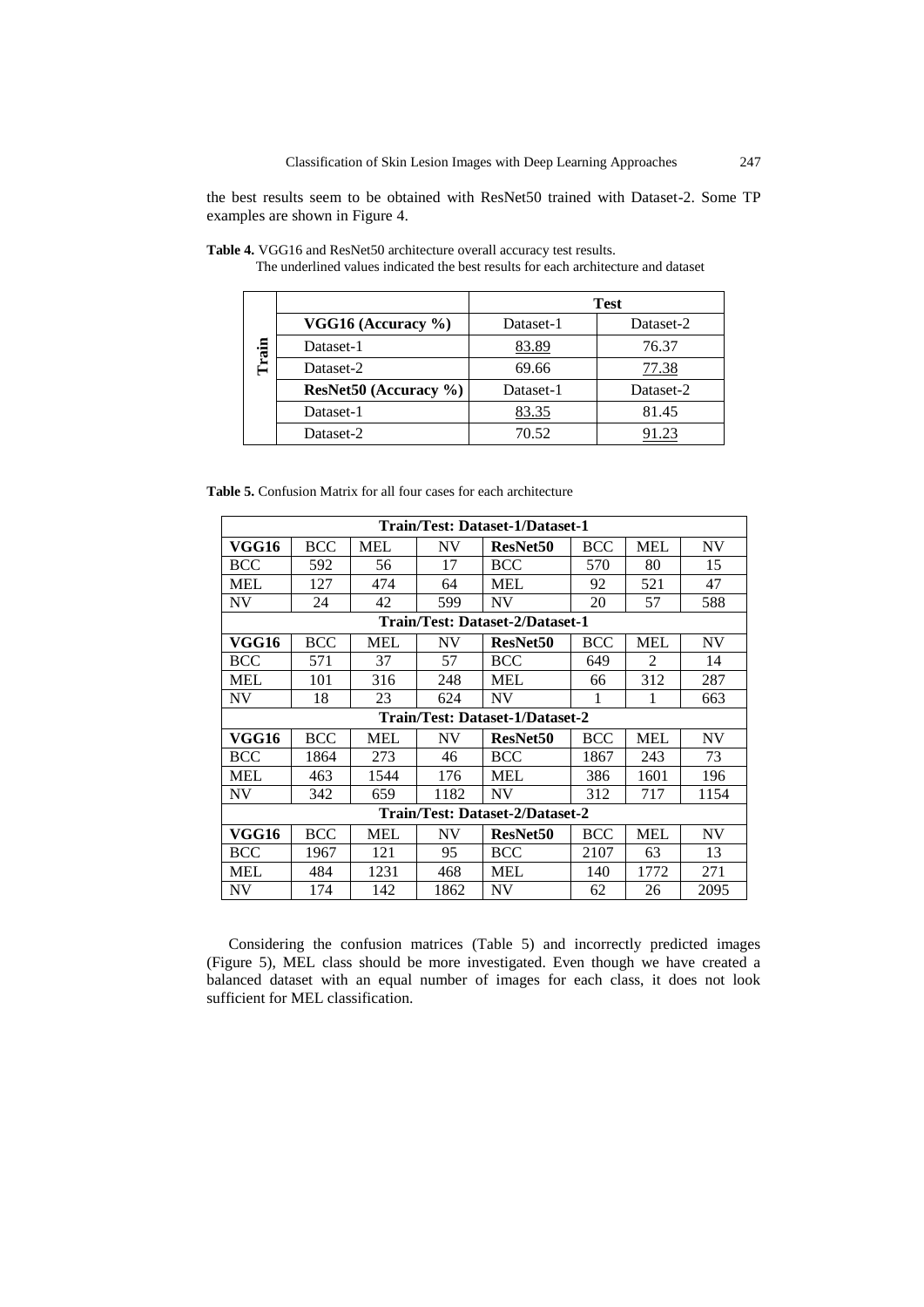### 248 Bayram et al.

| Train/Test: Dataset-1/Dataset-1 |           |        |        |                                 |           |        |        |  |
|---------------------------------|-----------|--------|--------|---------------------------------|-----------|--------|--------|--|
| VGG16                           | Precision | Recall | F1     | ResNet <sub>50</sub>            | Precision | Recall | F1     |  |
| <b>BCC</b>                      | 0.8902    | 0.7968 | 0.8409 | <b>BCC</b>                      | 0.8571    | 0.8358 | 0.8463 |  |
| <b>MEL</b>                      | 0.7128    | 0.8287 | 0.7664 | <b>MEL</b>                      | 0.7894    | 0.7918 | 0.7906 |  |
| <b>NV</b>                       | 0.9008    | 0.8809 | 0.8907 | NV                              | 0.8842    | 0.9046 | 0.8943 |  |
|                                 |           |        |        | Train/Test: Dataset-2/Dataset-1 |           |        |        |  |
| VGG16                           | Precision | Recall | F1     | ResNet50                        | Precision | Recall | F1     |  |
| <b>BCC</b>                      | 0.8587    | 0.8275 | 0.8428 | <b>BCC</b>                      | 0.9759    | 0.9064 | 0.9399 |  |
| MEL.                            | 0.4752    | 0.8404 | 0.6071 | MEL.                            | 0.4692    | 0.9905 | 0.6367 |  |
| NV                              | 0.9383    | 0.6717 | 0.7829 | <b>NV</b>                       | 0.9970    | 0.6877 | 0.8140 |  |
|                                 |           |        |        | Train/Test: Dataset-1/Dataset-2 |           |        |        |  |
| <b>VGG16</b>                    | Precision | Recall | F1     | <b>ResNet50</b>                 | Precision | Recall | F1     |  |
| <b>BCC</b>                      | 0.8539    | 0.6984 | 0.7683 | <b>BCC</b>                      | 0.8551    | 0.7279 | 0.7864 |  |
| MEL.                            | 0.7072    | 0.6236 | 0.6628 | MEL.                            | 0.7334    | 0.6251 | 0.6750 |  |
| NV                              | 0.5415    | 0.8419 | 0.6591 | <b>NV</b>                       | 0.5286    | 0.8110 | 0.6400 |  |
| Train/Test: Dataset-2/Dataset-2 |           |        |        |                                 |           |        |        |  |
| <b>VGG16</b>                    | Precision | Recall | F1     | ResNet <sub>50</sub>            | Precision | Recall | F1     |  |
| <b>BCC</b>                      | 0.9010    | 0.7493 | 0.8182 | <b>BCC</b>                      | 0.9652    | 0.9125 | 0.9381 |  |
| <b>MEL</b>                      | 0.5639    | 0.8240 | 0.6696 | MEL.                            | 0.8117    | 0.9522 | 0.8764 |  |
| NV                              | 0.8549    | 0.7678 | 0.8090 | <b>NV</b>                       | 0.9597    | 0.8806 | 0.9185 |  |

**Table 6.** Precision, Recall and F1 values of each experiment for each class. The best F1 values for each class are underlined.



**Figure 5.** Examples of the correct prediction images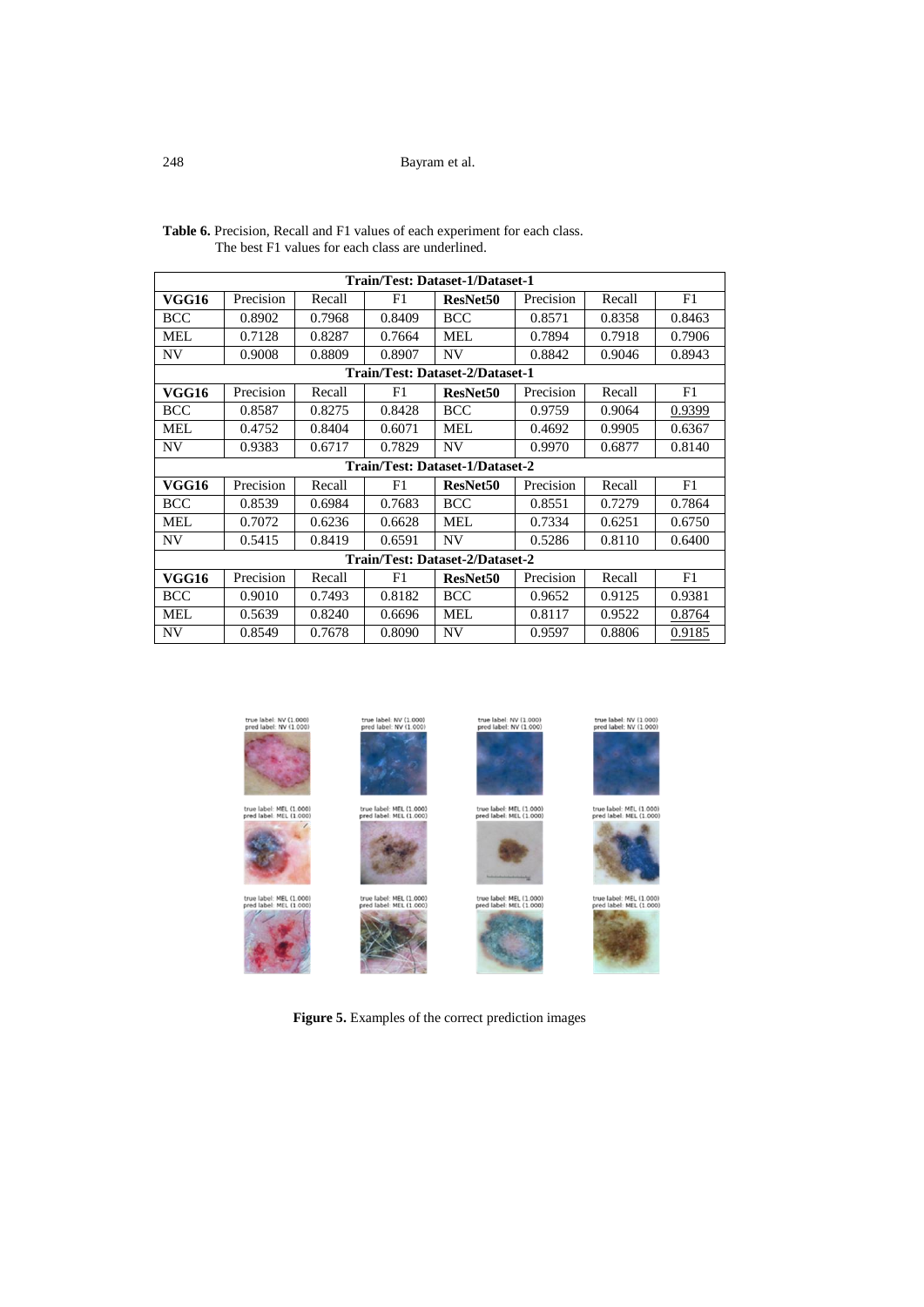Classification of Skin Lesion Images with Deep Learning Approaches 249



**Figure 6.** Examples of incorrectly predicted images of VGG architecture

# **4. Conclusion**

As a result of the study, it was observed that the accuracy of the ResNet50 architecture increased in parallel with the number of image data. However, when the accuracies obtained with the VGG-16 architecture were examined, it was observed that the accuracy is decreased as a result of the training with more data. For this reason, it has been determined that VGG-16 does not provide the desired performance in our data set.

The performance of ResNet50 can be improved even further in terms of MEL classification by increasing the number of images. For future studies, we aim to perform recently popular visual information transformers and semantic segmentation of skin lesions to extract morphology and boundary. Thus, a semantic segmentation-based computer-aided diagnosis approach will be developed to give physicians a second opinion for improvement of their diagnosis.

### **References**

- Ali S., Miah S., Haque J., Rahman M., Islam K. (2021). An enhanced technique of skin cancer classification using deep convolutional neural network with transfer learning models, *Machine Learning with Applications*, **5**, 100036.
- Calderon C., Sanchez K., Castillo S., Arguello H. (2021). BILSK: A bilinear convolutional neural network approach for skin lesion classification, Computer Methods and Programs in Biomedicine Update 1
- Codella, N., Nguyen, Q. B., Pankanti, S., Gutman, D., Helba, B., Halpern, A., Smith, J. R. (2018). Deep Learning Ensembles for Melanoma Recognition in Dermoscopy Images. *IBM Journal of Research and Development* **61**(5)**,** 1-15
- Combalia, M., Codella, N. C. F., Rotemberg, V., Helba, B., Vilaplana, V., Reiter, O., Carrera, C., Barreiro, A., Halpern, A. C., Puig, S., Malvehy J. (2019). BCN20000: Dermoscopic Lesions in the Wild, *arxiv: 1908.02288*